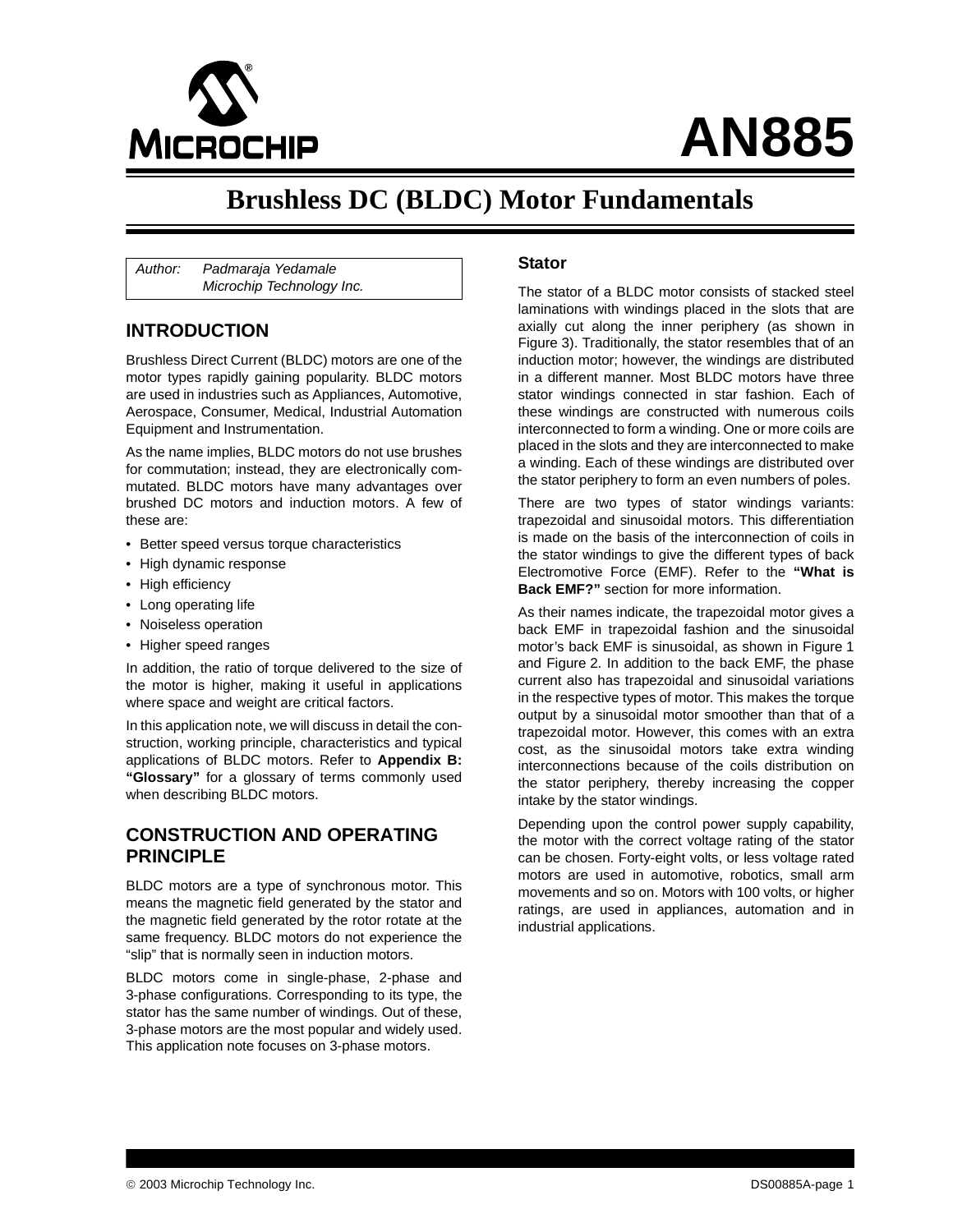# **AN885**

#### <span id="page-1-0"></span>**FIGURE 1: TRAPEZOIDAL BACK EMF**



#### <span id="page-1-1"></span>**FIGURE 2: SINUSOIDAL BACK EMF**

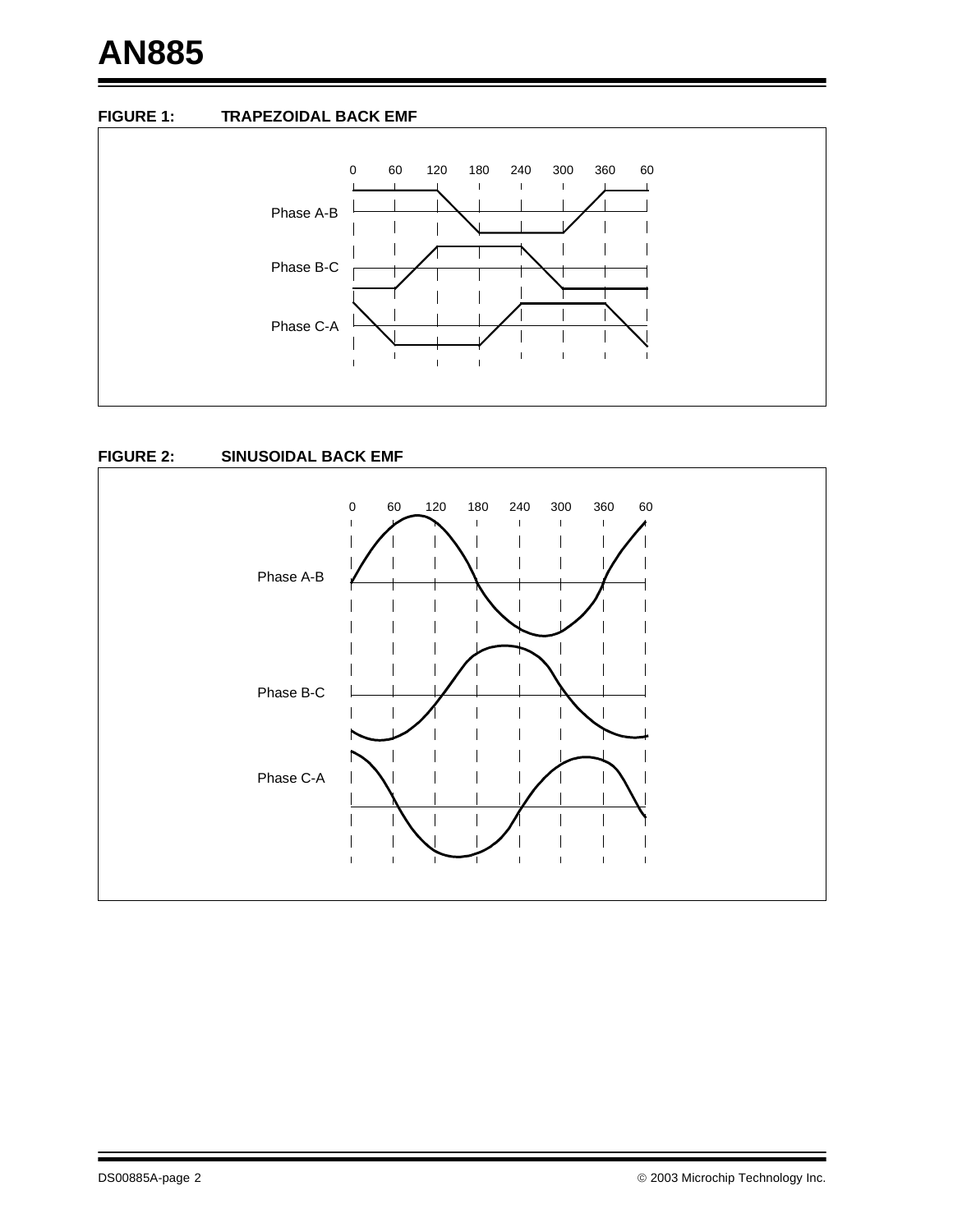<span id="page-2-0"></span>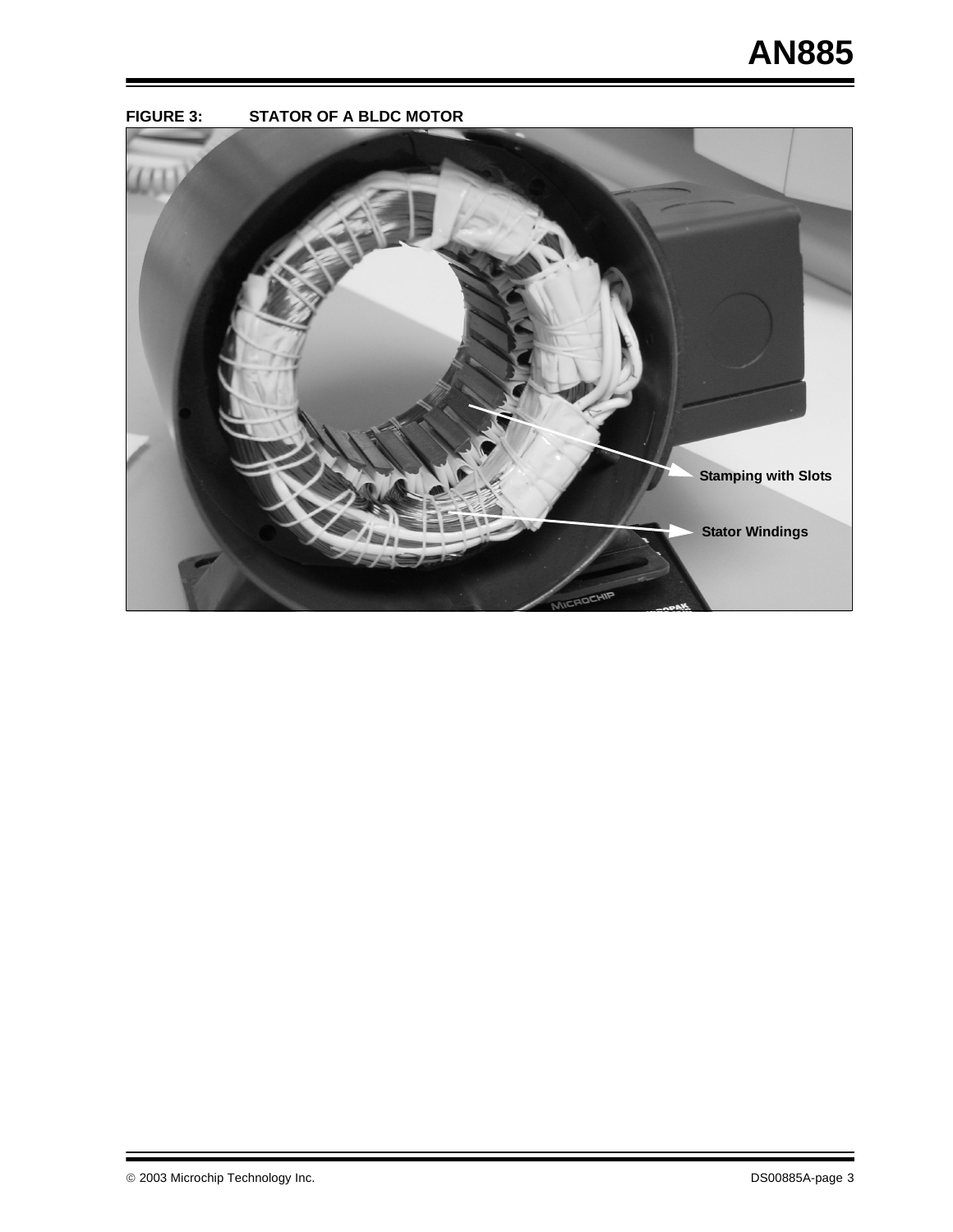#### **Rotor**

The rotor is made of permanent magnet and can vary from two to eight pole pairs with alternate North (N) and South (S) poles.

Based on the required magnetic field density in the rotor, the proper magnetic material is chosen to make the rotor. Ferrite magnets are traditionally used to make permanent magnets. As the technology advances, rare earth alloy magnets are gaining popularity. The ferrite magnets are less expensive but they have the disadvantage of low flux density for a given volume. In contrast, the alloy material has high magnetic density per

volume and enables the rotor to compress further for the same torque. Also, these alloy magnets improve the size-to-weight ratio and give higher torque for the same size motor using ferrite magnets.

Neodymium (Nd), Samarium Cobalt (SmCo) and the alloy of Neodymium, Ferrite and Boron (NdFeB) are some examples of rare earth alloy magnets. Continuous research is going on to improve the flux density to compress the rotor further.

[Figure 4](#page-3-0) shows cross sections of different arrangements of magnets in a rotor.

<span id="page-3-0"></span>

#### <span id="page-3-1"></span>**Hall Sensors**

Unlike a brushed DC motor, the commutation of a BLDC motor is controlled electronically. To rotate the BLDC motor, the stator windings should be energized in a sequence. It is important to know the rotor position in order to understand which winding will be energized following the energizing sequence. Rotor position is sensed using Hall effect sensors embedded into the stator.

Most BLDC motors have three Hall sensors embedded into the stator on the non-driving end of the motor.

Whenever the rotor magnetic poles pass near the Hall sensors, they give a high or low signal, indicating the N or S pole is passing near the sensors. Based on the combination of these three Hall sensor signals, the exact sequence of commutation can be determined.

**Note:** Hall Effect Theory: If an electric current carrying conductor is kept in a magnetic field, the magnetic field exerts a transverse force on the moving charge carriers which tends to push them to one side of the conductor. This is most evident in a thin flat conductor. A buildup of charge at the sides of the conductors will balance this magnetic influence, producing a measurable voltage between the two sides of the conductor. The presence of this measurable transverse voltage is called the Hall effect after E. H. Hall who discovered it in 1879.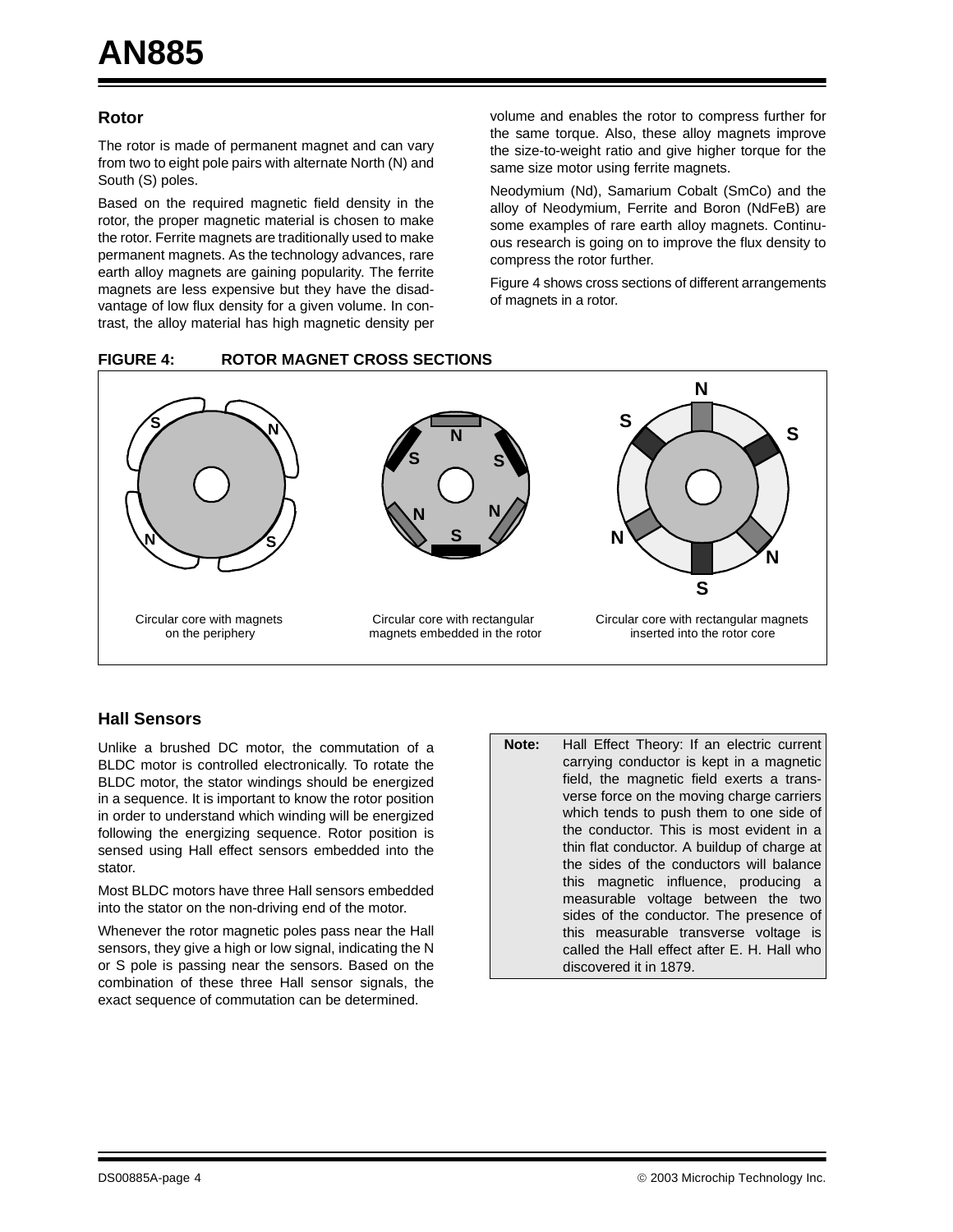<span id="page-4-0"></span>



[Figure 5](#page-4-0) shows a transverse section of a BLDC motor with a rotor that has alternate N and S permanent magnets. Hall sensors are embedded into the stationary part of the motor. Embedding the Hall sensors into the stator is a complex process because any misalignment in these Hall sensors, with respect to the rotor magnets, will generate an error in determination of the rotor position. To simplify the process of mounting the Hall sensors onto the stator, some motors may have the Hall sensor magnets on the rotor, in addition to the main rotor magnets. These are a scaled down replica version of the rotor. Therefore, whenever the rotor rotates, the Hall sensor magnets give the same effect as the main magnets. The Hall sensors are normally mounted on a PC board and fixed to the enclosure cap on the non-driving end. This enables users to adjust the complete assembly of Hall sensors, to align with the rotor magnets, in order to achieve the best performance.

Based on the physical position of the Hall sensors, there are two versions of output. The Hall sensors may be at 60° or 120° phase shift to each other. Based on this, the motor manufacturer defines the commutation sequence, which should be followed when controlling the motor.

**Note:** The Hall sensors require a power supply. The voltage may range from 4 volts to 24 volts. Required current can range from 5 to 15 mAmps. While designing the controller, please refer to the respective motor technical specification for exact voltage and current ratings of the Hall sensors used. The Hall sensor output is normally an open-collector type. A pull-up resistor may be required on the controller side.

See the **["Commutation Sequence"](#page-7-0)** section for an example of Hall sensor signals and further details on the sequence of commutation.

# **Theory of Operation**

Each commutation sequence has one of the windings energized to positive power (current enters into the winding), the second winding is negative (current exits the winding) and the third is in a non-energized condition. Torque is produced because of the interaction between the magnetic field generated by the stator coils and the permanent magnets. Ideally, the peak torque occurs when these two fields are at 90° to each other and falls off as the fields move together. In order to keep the motor running, the magnetic field produced by the windings should shift position, as the rotor moves to catch up with the stator field. What is known as "Six-Step Commutation" defines the sequence of energizing the windings. See the **["Commutation](#page-7-0) [Sequence"](#page-7-0)** section for detailed information and an example on six-step commutation.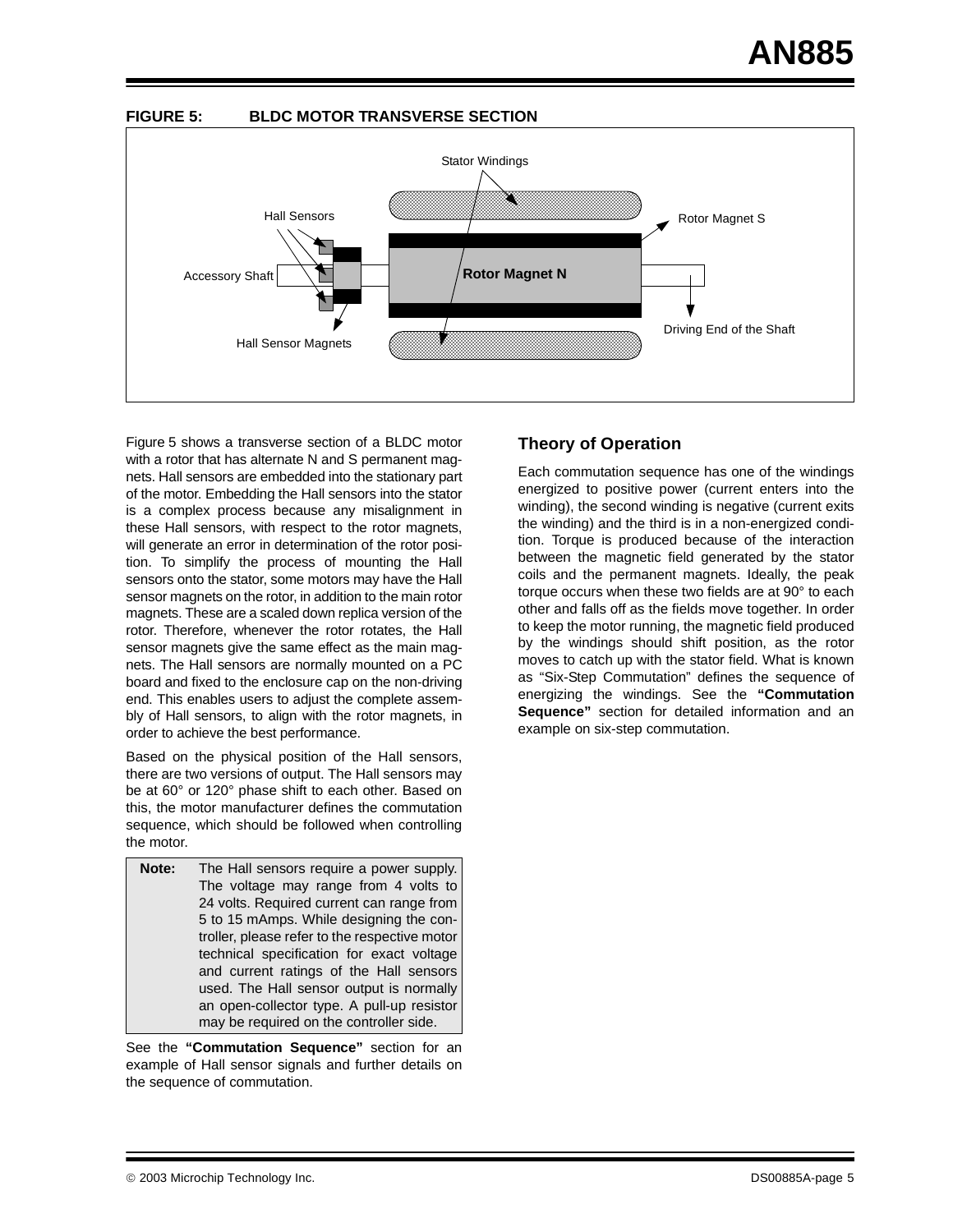# **TORQUE/SPEED CHARACTERISTICS**

[Figure 6](#page-5-0) shows an example of torque/speed characteristics. There are two torque parameters used to define a BLDC motor, peak torque (TP) and rated torque (TR). (Refer to **[Appendix A: "Typical Motor Technical](#page-16-0) [Specification"](#page-16-0)** for a complete list of parameters.) During continuous operations, the motor can be loaded up to the rated torque. As discussed earlier, in a BLDC motor, the torque remains constant for a speed range up to the rated speed. The motor can be run up to the maximum speed, which can be up to 150% of the rated speed, but the torque starts dropping.

Applications that have frequent starts and stops and frequent reversals of rotation with load on the motor, demand more torque than the rated torque. This requirement comes for a brief period, especially when the motor starts from a standstill and during acceleration. During this period, extra torque is required to overcome the inertia of the load and the rotor itself. The motor can deliver a higher torque, maximum up to peak torque, as long as it follows the speed torque curve. Refer to the **["Selecting a Suitable Motor Rating for](#page-13-0) [the Application"](#page-13-0)** section to understand how to select these parameters for an application.



<span id="page-5-0"></span>**FIGURE 6: TORQUE/SPEED CHARACTERISTICS**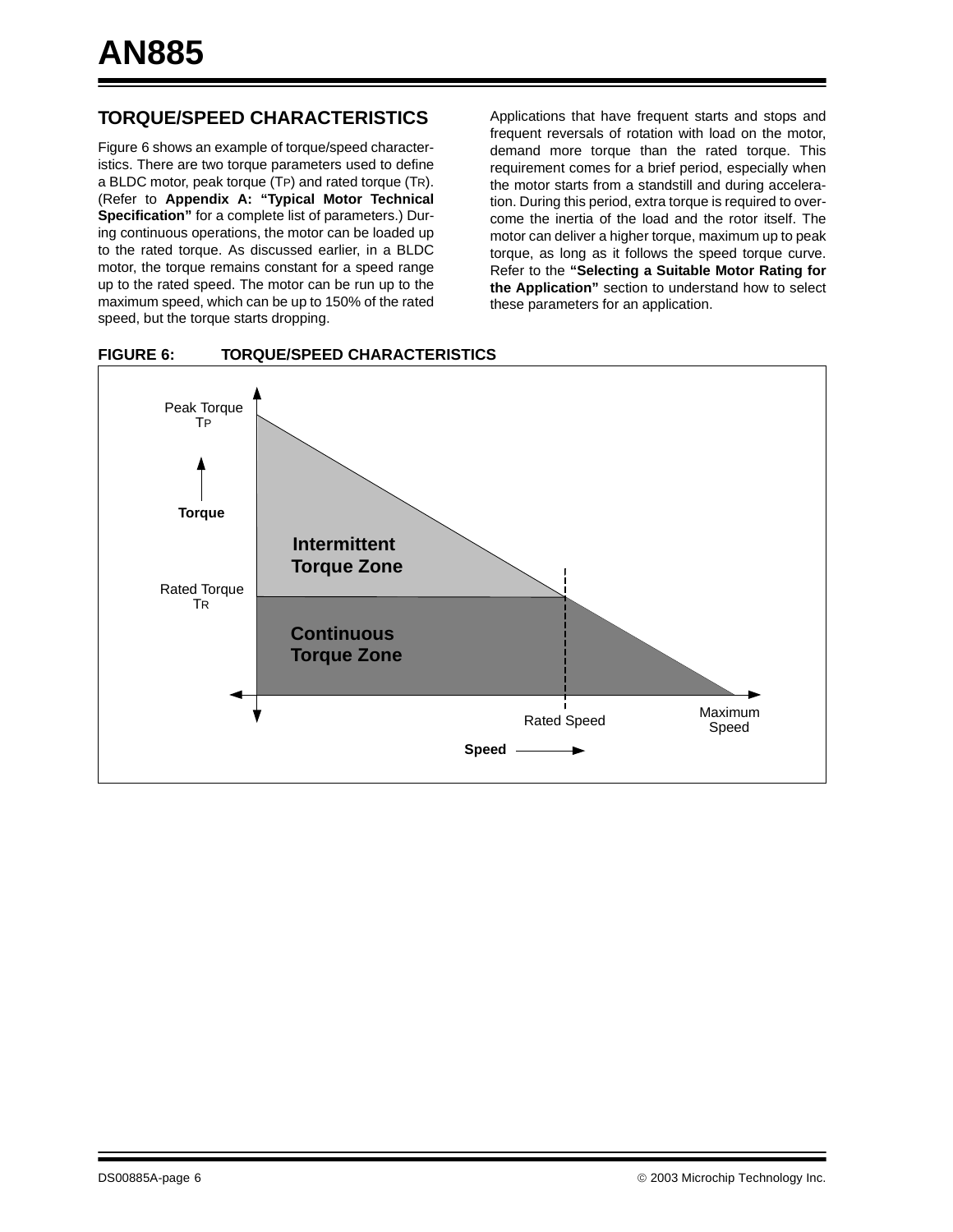# **COMPARING BLDC MOTORS TO OTHER MOTOR TYPES**

Compared to brushed DC motors and induction motors, BLDC motors have many advantages and few disadvantages. Brushless motors require less maintenance, so they have a longer life compared with brushed DC motors. BLDC motors produce more output power per frame size than brushed DC motors and induction motors. Because the rotor is made of permanent magnets, the rotor inertia is less, compared with other types of motors. This improves acceleration and deceleration characteristics, shortening operating cycles. Their linear speed/torque characteristics produce predictable speed regulation. With brushless motors, brush inspection is eliminated, making them ideal for limited access areas and applications where servicing is difficult. BLDC motors operate much more quietly than brushed DC motors, reducing Electromagnetic Interference (EMI). Low-voltage models are ideal for battery operation, portable equipment or medical applications.

[Table 1](#page-6-0) summarizes the comparison between a BLDC motor and a brushed DC motor. [Table 2](#page-6-1) compares a BLDC motor to an induction motor.

| <b>Feature</b>                  | <b>BLDC Motor</b>                                                                                                                                                                  | <b>Brushed DC Motor</b>                                                                                                                                                                   |  |  |
|---------------------------------|------------------------------------------------------------------------------------------------------------------------------------------------------------------------------------|-------------------------------------------------------------------------------------------------------------------------------------------------------------------------------------------|--|--|
| Commutation                     | Electronic commutation based on Hall position sensors.                                                                                                                             | Brushed commutation.                                                                                                                                                                      |  |  |
| Maintenance                     | Less required due to absence of brushes.                                                                                                                                           | Periodic maintenance is required.                                                                                                                                                         |  |  |
| Life                            | Longer.                                                                                                                                                                            | Shorter.                                                                                                                                                                                  |  |  |
| Speed/Torque<br>Characteristics | Flat – Enables operation at all speeds with rated load.                                                                                                                            | Moderately flat – At higher speeds, brush friction<br>increases, thus reducing useful torque.                                                                                             |  |  |
| Efficiency                      | High - No voltage drop across brushes.                                                                                                                                             | Moderate.                                                                                                                                                                                 |  |  |
| Output Power/<br>Frame Size     | High - Reduced size due to superior thermal<br>characteristics. Because BLDC has the windings on<br>the stator, which is connected to the case, the heat<br>dissipation is better. | Moderate/Low - The heat produced by the armature<br>is dissipated in the air gap, thus increasing the<br>temperature in the air gap and limiting specs on the<br>output power/frame size. |  |  |
| Rotor Inertia                   | Low, because it has permanent magnets on the rotor.<br>This improves the dynamic response.                                                                                         | Higher rotor inertia which limits the dynamic<br>characteristics.                                                                                                                         |  |  |
| Speed Range                     | Higher – No mechanical limitation imposed by<br>brushes/commutator.                                                                                                                | Lower – Mechanical limitations by the brushes.                                                                                                                                            |  |  |
| Electric Noise<br>Generation    | Low.                                                                                                                                                                               | Arcs in the brushes will generate noise causing EMI<br>in the equipment nearby.                                                                                                           |  |  |
| Cost of Building                | Higher - Since it has permanent magnets, building<br>costs are higher.                                                                                                             | Low.                                                                                                                                                                                      |  |  |
| Control                         | Complex and expensive.                                                                                                                                                             | Simple and inexpensive.                                                                                                                                                                   |  |  |
| <b>Control Requirements</b>     | A controller is always required to keep the motor<br>running. The same controller can be used for variable<br>speed control.                                                       | No controller is required for fixed speed; a controller<br>is required only if variable speed is desired.                                                                                 |  |  |

#### <span id="page-6-0"></span>**TABLE 1: COMPARING A BLDC MOTOR TO A BRUSHED DC MOTOR**

#### <span id="page-6-1"></span>**TABLE 2: COMPARING A BLDC MOTOR TO AN INDUCTION MOTOR**

| <b>Features</b>                    | <b>BLDC Motors</b>                                                                                                           | <b>AC Induction Motors</b>                                                                                                                |  |  |
|------------------------------------|------------------------------------------------------------------------------------------------------------------------------|-------------------------------------------------------------------------------------------------------------------------------------------|--|--|
| Speed/Torque<br>Characteristics    | Flat - Enables operation at all speeds with<br>rated load.                                                                   | Nonlinear - Lower torque at lower speeds.                                                                                                 |  |  |
| Output Power/<br><b>Frame Size</b> | High – Since it has permanent magnets on the rotor,<br>smaller size can be achieved for a given output power.                | Moderate – Since both stator and rotor have windings,<br>the output power to size is lower than BLDC.                                     |  |  |
| Rotor Inertia                      | Low - Better dynamic characteristics.                                                                                        | High - Poor dynamic characteristics.                                                                                                      |  |  |
| <b>Starting Current</b>            | Rated - No special starter circuit required.                                                                                 | Approximately up to seven times of rated – Starter<br>circuit rating should be carefully selected. Normally<br>uses a Star-Delta starter. |  |  |
| <b>Control Requirements</b>        | A controller is always required to keep the motor<br>running. The same controller can be used for variable<br>speed control. | No controller is required for fixed speed; a controller<br>is required only if variable speed is desired.                                 |  |  |
| Slip                               | No slip is experienced between stator and rotor<br>frequencies.                                                              | The rotor runs at a lower frequency than stator by<br>slip frequency and slip increases with load on the<br>motor.                        |  |  |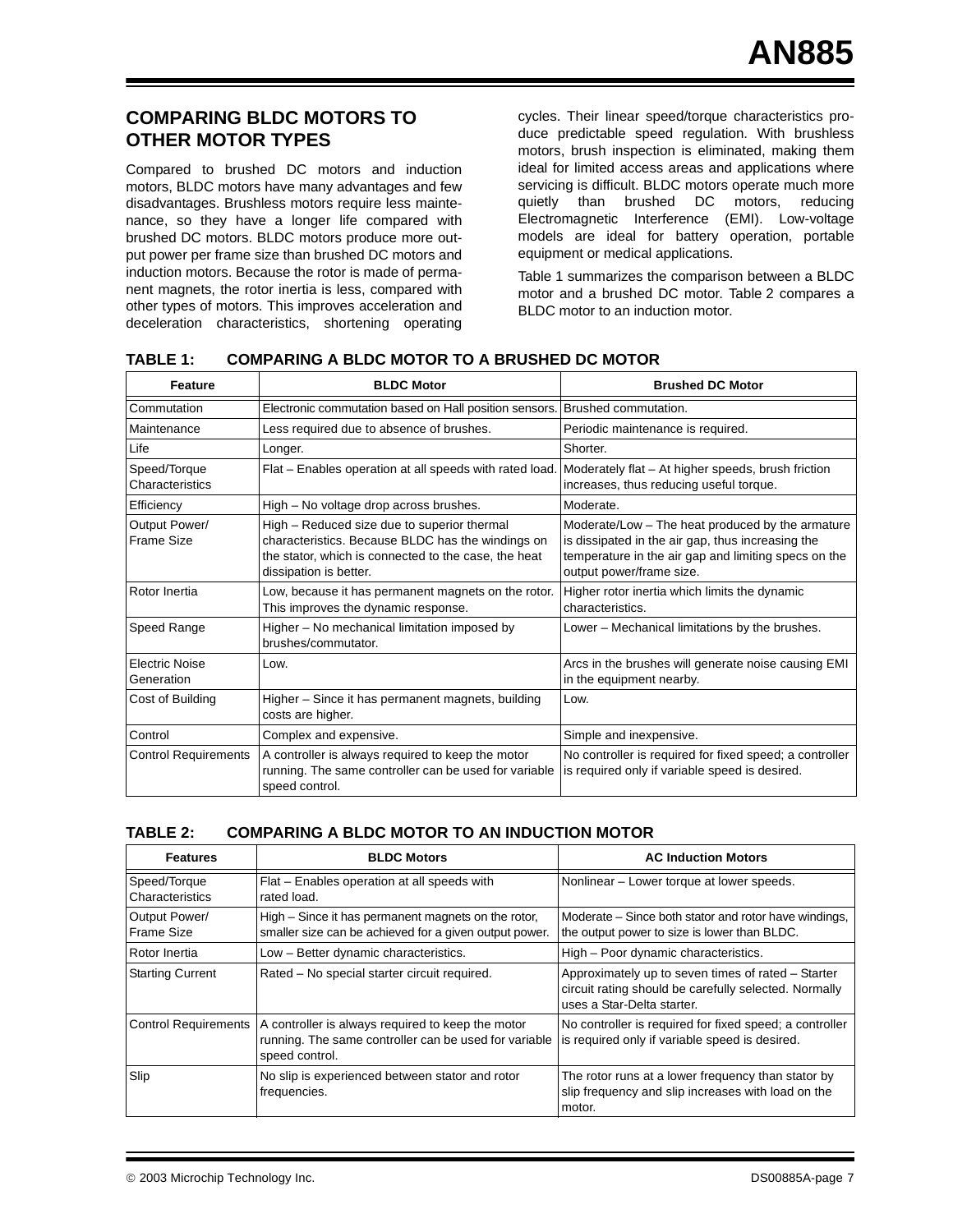# <span id="page-7-0"></span>**COMMUTATION SEQUENCE**

[Figure 7](#page-8-0) shows an example of Hall sensor signals with respect to back EMF and the phase current. [Figure 8](#page-9-0) shows the switching sequence that should be followed with respect to the Hall sensors. The sequence numbers on [Figure 7](#page-8-0) correspond to the numbers given in [Figure 8](#page-9-0).

Every 60 electrical degrees of rotation, one of the Hall sensors changes the state. Given this, it takes six steps to complete an electrical cycle. In synchronous, with every 60 electrical degrees, the phase current switching should be updated. However, one electrical cycle may not correspond to a complete mechanical revolution of the rotor. The number of electrical cycles to be repeated to complete a mechanical rotation is determined by the rotor pole pairs. For each rotor pole pairs, one electrical cycle is completed. So, the number of electrical cycles/rotations equals the rotor pole pairs.

[Figure 9](#page-10-0) shows a block diagram of the controller used to control a BLDC motor. Q0 to Q5 are the power switches controlled by the PIC18FXX31 microcontroller. Based on the motor voltage and current ratings, these switches can be MOSFETs, or IGBTs, or simple bipolar transistors.

[Table 3](#page-10-1) and [Table 4](#page-10-2) show the sequence in which these power switches should be switched based on the Hall sensor inputs, A, B and C. [Table 3](#page-10-1) is for clockwise rotation of the motor and [Table 4](#page-10-2) is for counter clockwise motor rotation. This is an example of Hall sensor signals having a 60 degree phase shift with respect to each other. As we have previously discussed in the **["Hall Sensors"](#page-3-1)** section, the Hall sensors may be at 60° or 120° phase shift to each other. When deriving a controller for a particular motor, the sequence defined by the motor manufacturer should be followed.

Referring to [Figure 9,](#page-10-0) if the signals marked by PWMx are switched ON or OFF according to the sequence, the motor will run at the rated speed. This is assuming that the DC bus voltage is equal to the motor rated voltage, plus any losses across the switches. To vary the speed, these signals should be Pulse Width Modulated (PWM) at a much higher frequency than the motor frequency. As a rule of thumb, the PWM frequency should be at least 10 times that of the maximum frequency of the motor. When the duty cycle of PWM is varied within the sequences, the average voltage supplied to the stator reduces, thus reducing the speed. Another advantage of having PWM is that, if the DC bus voltage is much higher than the motor rated voltage, the motor can be controlled by limiting the percentage of PWM duty cycle corresponding to that of the motor rated voltage. This adds flexibility to the controller to hook up motors with different rated voltages and match the average voltage output by the controller, to the motor rated voltage, by controlling the PWM duty cycle.

There are different approaches of controls. If the PWM signals are limited in the microcontroller, the upper switches can be turned on for the entire time during the corresponding sequence and the corresponding lower switch can be controlled by the required duty cycle on PWM.

The potentiometer, connected to the analog-to-digital converter channel in [Figure 9,](#page-10-0) is for setting a speed reference. Based on this input voltage, the PWM duty cycle should be calculated.

# **Closed-Loop Control**

The speed can be controlled in a closed loop by measuring the actual speed of the motor. The error in the set speed and actual speed is calculated. A Proportional plus Integral plus Derivative (P.I.D.) controller can be used to amplify the speed error and dynamically adjust the PWM duty cycle.

For low-cost, low-resolution speed requirements, the Hall signals can be used to measure the speed feedback. A timer from the PIC18FXX31 can be used to count between two Hall transitions. With this count, the actual speed of the motor can be calculated.

For high-resolution speed measurements, an optical encoder can be fitted onto the motor, which gives two signals with 90 degrees phase difference. Using these signals, both speed and direction of rotation can be determined. Also, most of the encoders give a third index signal, which is one pulse per revolution. This can be used for positioning applications. Optical encoders are available with different choices of Pulse Per Revolution (PPR), ranging from hundreds to thousands.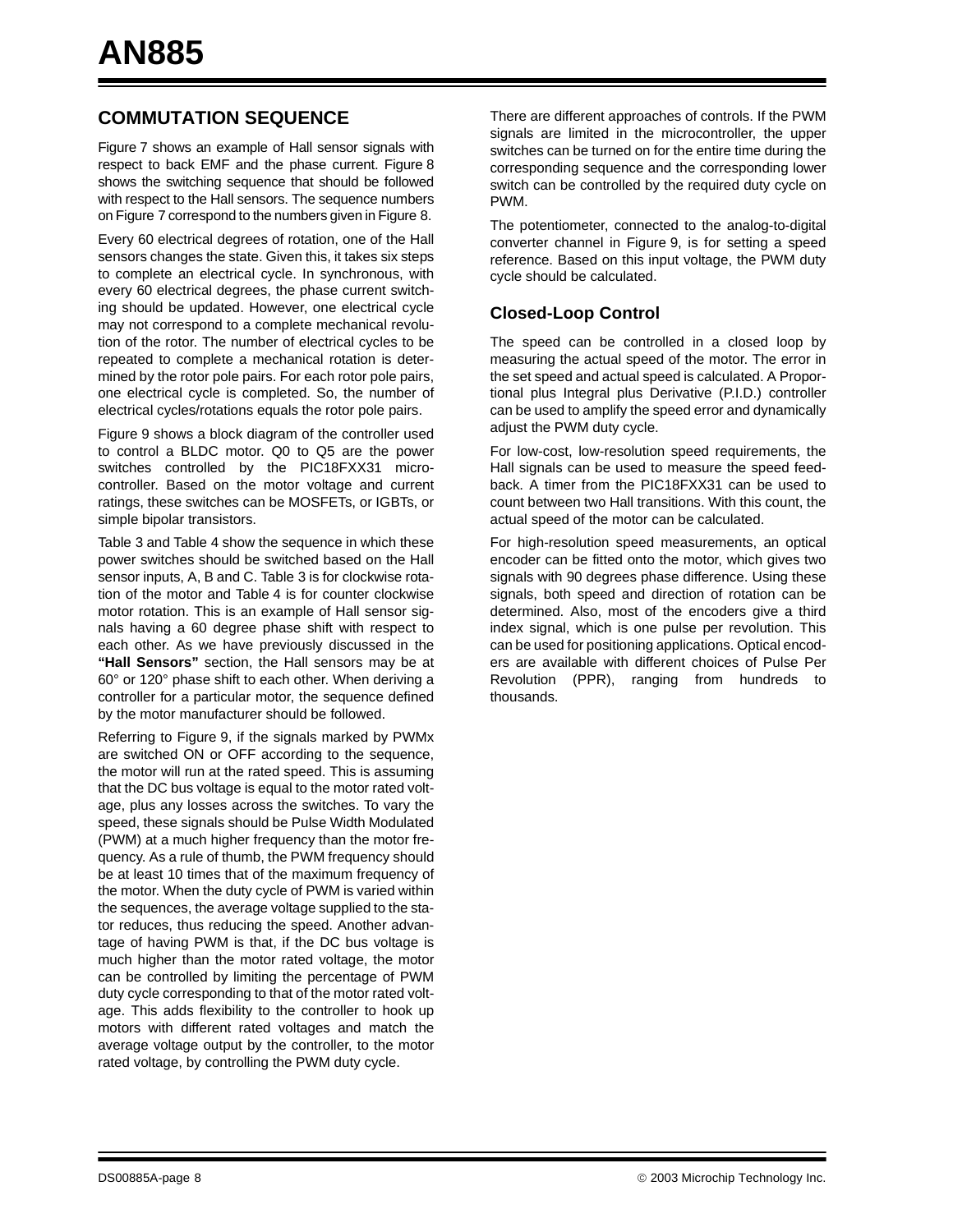<span id="page-8-0"></span>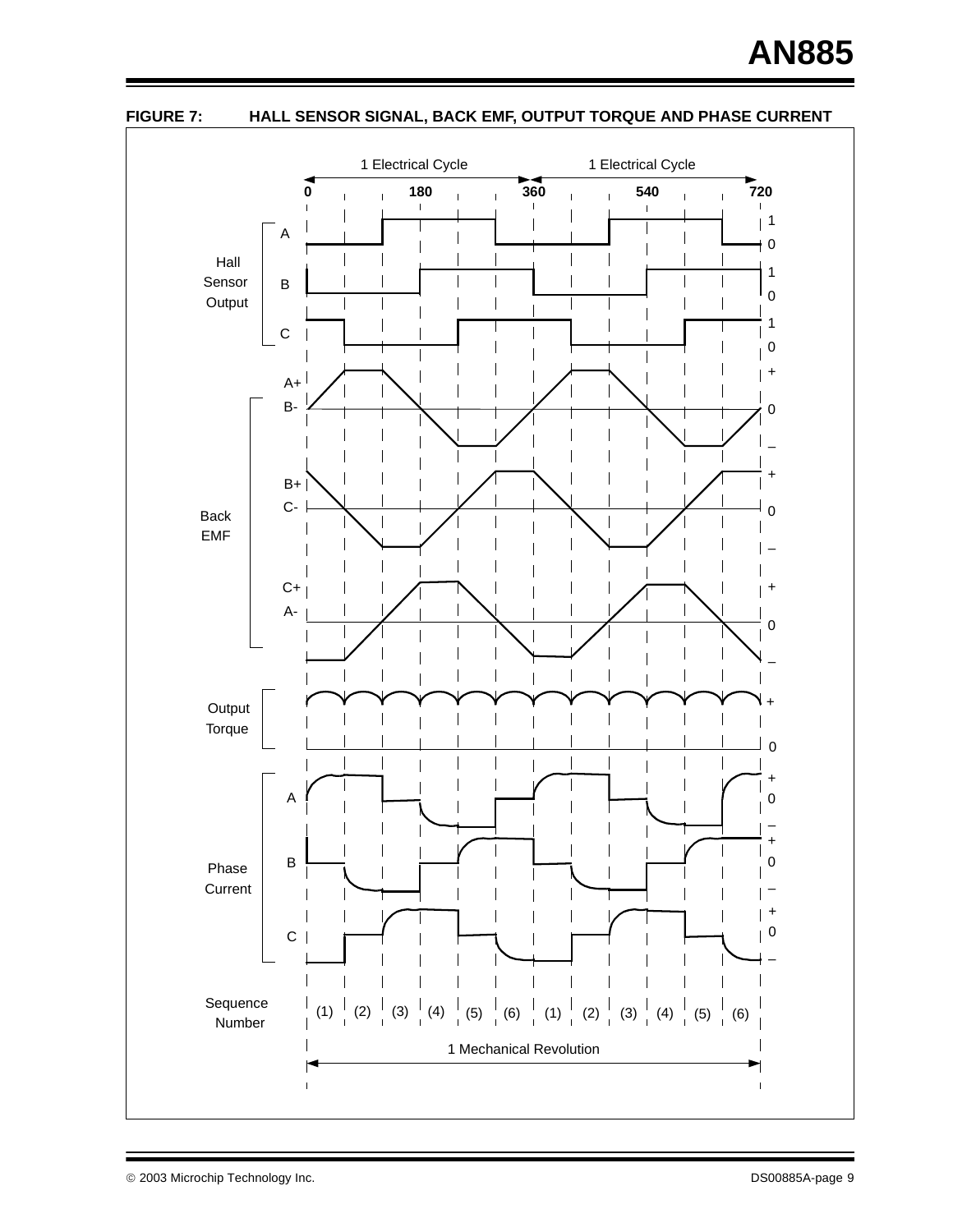# **AN885**

<span id="page-9-0"></span>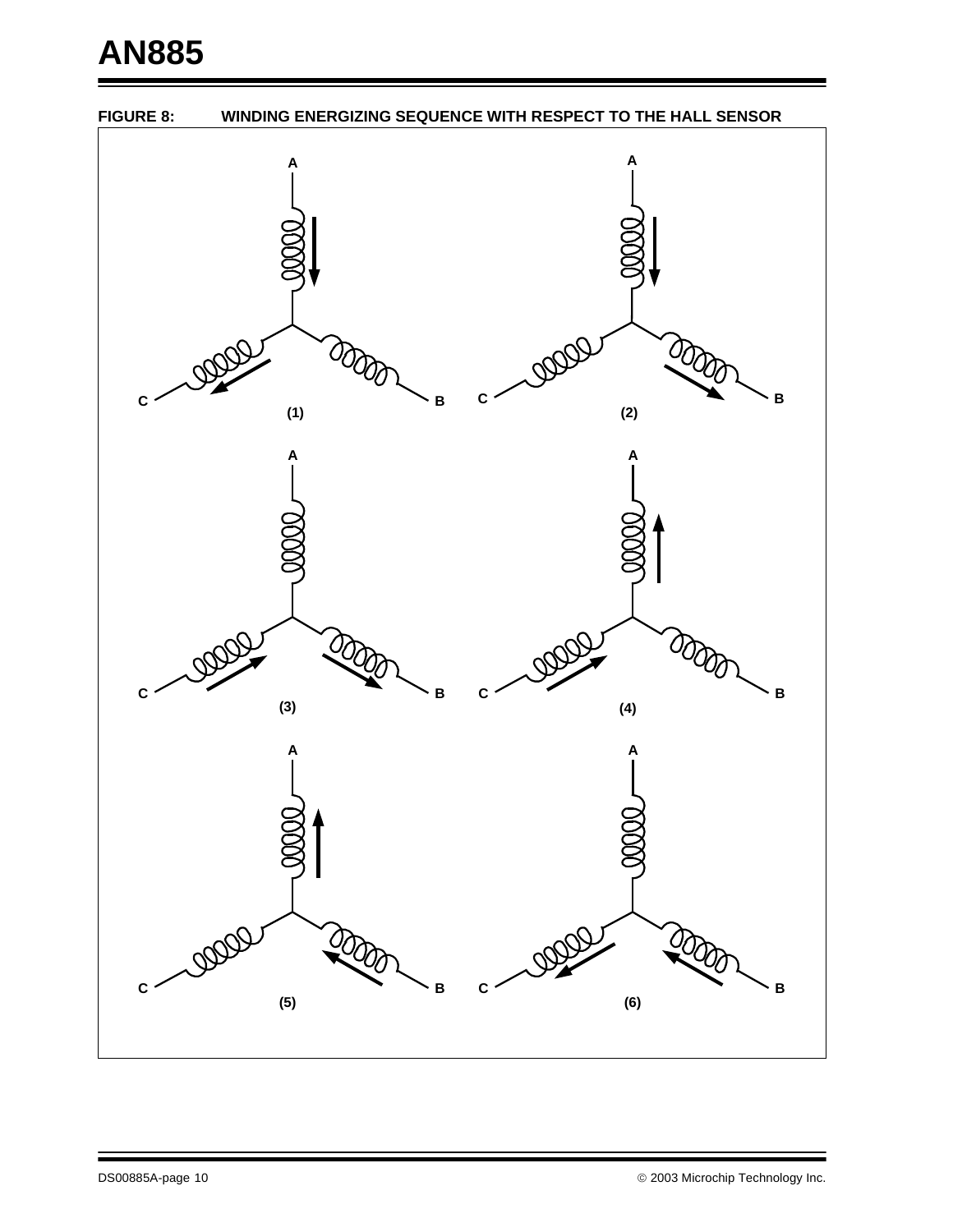<span id="page-10-0"></span>



#### <span id="page-10-1"></span>**TABLE 3: SEQUENCE FOR ROTATING THE MOTOR IN CLOCKWISE DIRECTION WHEN VIEWED FROM NON-DRIVING END**

| Sequence | <b>Hall Sensor Input</b> |   |  | <b>Active PWMs</b> |          | <b>Phase Current</b> |       |       |
|----------|--------------------------|---|--|--------------------|----------|----------------------|-------|-------|
| π        | А                        | В |  |                    |          | A                    | B     |       |
|          |                          |   |  | <b>PWM1(Q1)</b>    | PWMA(Q4) | DC+                  | Off   | DC-   |
| 2        | 0                        | 0 |  | PWM1(Q1)           | PWM2(Q2) | $DC+$                | DC-   | Off   |
|          |                          | 0 |  | PWM5(Q5)           | PWM2(Q2) | Off                  | DC-   | $DC+$ |
|          |                          |   |  | <b>PWM5(Q5)</b>    | PWMO(Q0) | DC-                  | Off   | $DC+$ |
|          |                          |   |  | PWM3(Q3)           | PWMO(Q0) | DC-                  | $DC+$ | Off   |
|          |                          |   |  | PWM3(Q3)           | PWM4(Q4) | Off                  | $DC+$ | DC-   |

#### <span id="page-10-2"></span>**TABLE 4: SEQUENCE FOR ROTATING THE MOTOR IN COUNTER-CLOCKWISE DIRECTION WHEN VIEWED FROM NON-DRIVING END**

| <b>Sequence</b> | <b>Hall Sensor Input</b> |   |   | <b>Active PWMs</b> |          | <b>Phase Current</b> |       |       |
|-----------------|--------------------------|---|---|--------------------|----------|----------------------|-------|-------|
| #               | А                        | В |   |                    |          | A                    | в     | С     |
|                 |                          |   |   | PWM5(Q5)           | PWM2(Q2) | Off                  | DC-   | $DC+$ |
|                 |                          |   |   | PWM1(Q1)           | PWM2(Q2) | $DC+$                | DC-   | Off   |
| 3               |                          |   |   | PWM1(Q1)           | PWMA(Q4) | $DC+$                | Off   | DC-   |
|                 |                          | 0 | 0 | PWM3(Q3)           | PWMA(Q4) | Off                  | $DC+$ | DC-   |
| 5               | 0                        | 0 |   | PWM3(Q3)           | PWMO(Q0) | DC-                  | $DC+$ | Off   |
| 6               |                          |   |   | PWM5(Q5)           | PWMO(Q0) | DC-                  | Off   | $DC+$ |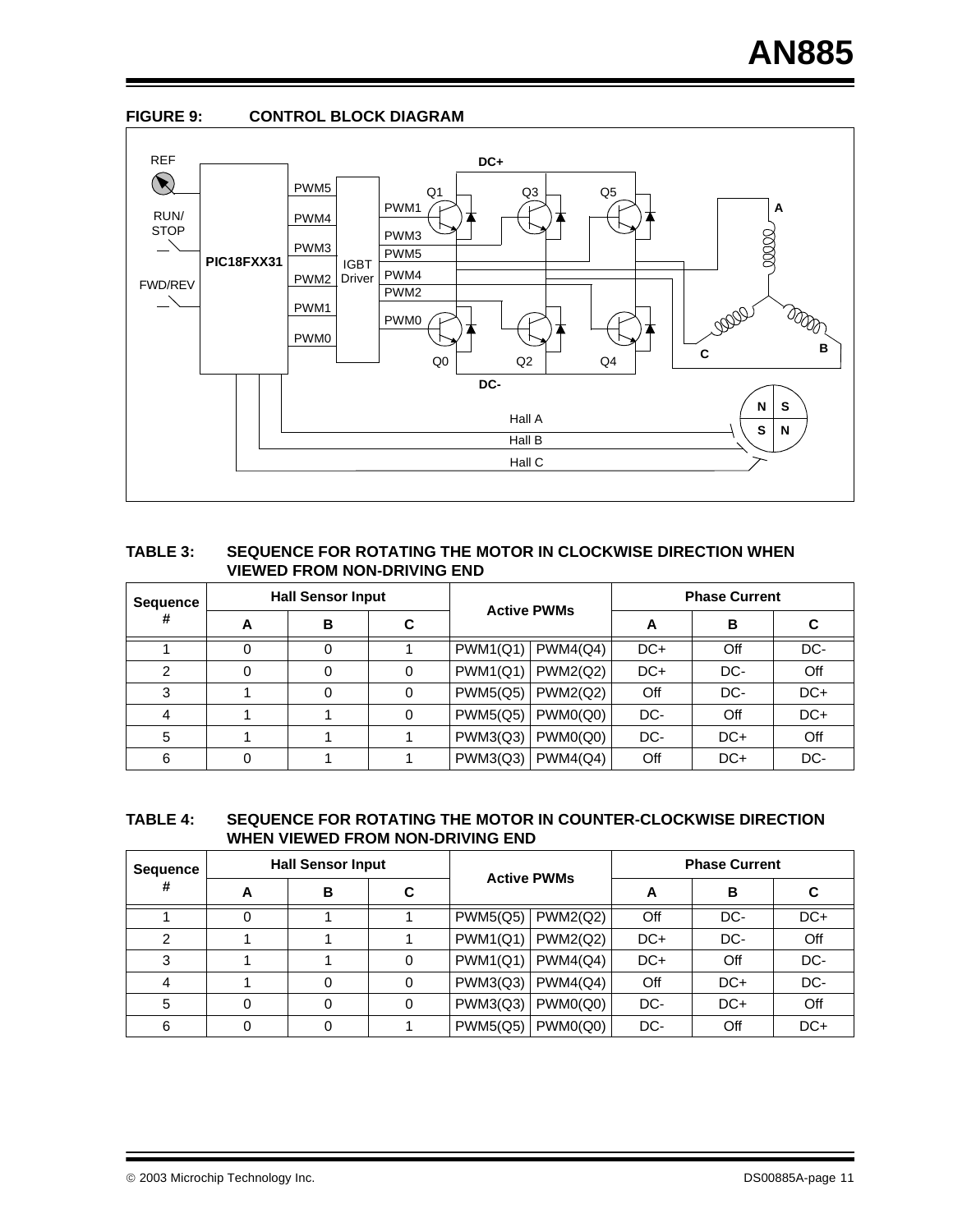# <span id="page-11-0"></span>**WHAT IS BACK EMF?**

When a BLDC motor rotates, each winding generates a voltage known as back Electromotive Force or back EMF, which opposes the main voltage supplied to the windings according to Lenz's Law. The polarity of this back EMF is in opposite direction of the energized voltage. Back EMF depends mainly on three factors:

- Angular velocity of the rotor
- Magnetic field generated by rotor magnets
- The number of turns in the stator windings

#### **EQUATION 1:**

Back  $EMF = (E) \approx N/rB\omega$ 

where:

N is the number of winding turns per phase, *l* is the length of the rotor, *r* is the internal radius of the rotor, B is the rotor magnetic field density and  $\omega$  is the motor's angular velocity

Once the motor is designed, the rotor magnetic field and the number of turns in the stator windings remain constant. The only factor that governs back EMF is the angular velocity or speed of the rotor and as the speed increases, back EMF also increases. The motor technical specification gives a parameter called, back EMF constant (refer to **[Appendix A: "Typical Motor](#page-16-0) [Technical Specification"](#page-16-0)**), that can be used to estimate back EMF for a given speed.

The potential difference across a winding can be calculated by subtracting the back EMF value from the supply voltage. The motors are designed with a back EMF constant in such a way that when the motor is running at the rated speed, the potential difference between the back EMF and the supply voltage will be sufficient for the motor to draw the rated current and deliver the rated torque. If the motor is driven beyond the rated speed, back EMF may increase substantially, thus decreasing the potential difference across the winding, reducing the current drawn which results in a drooping torque curve. The last point on the speed curve would be when the supply voltage is equal to the sum of the back EMF and the losses in the motor, where the current and torque are equal to zero.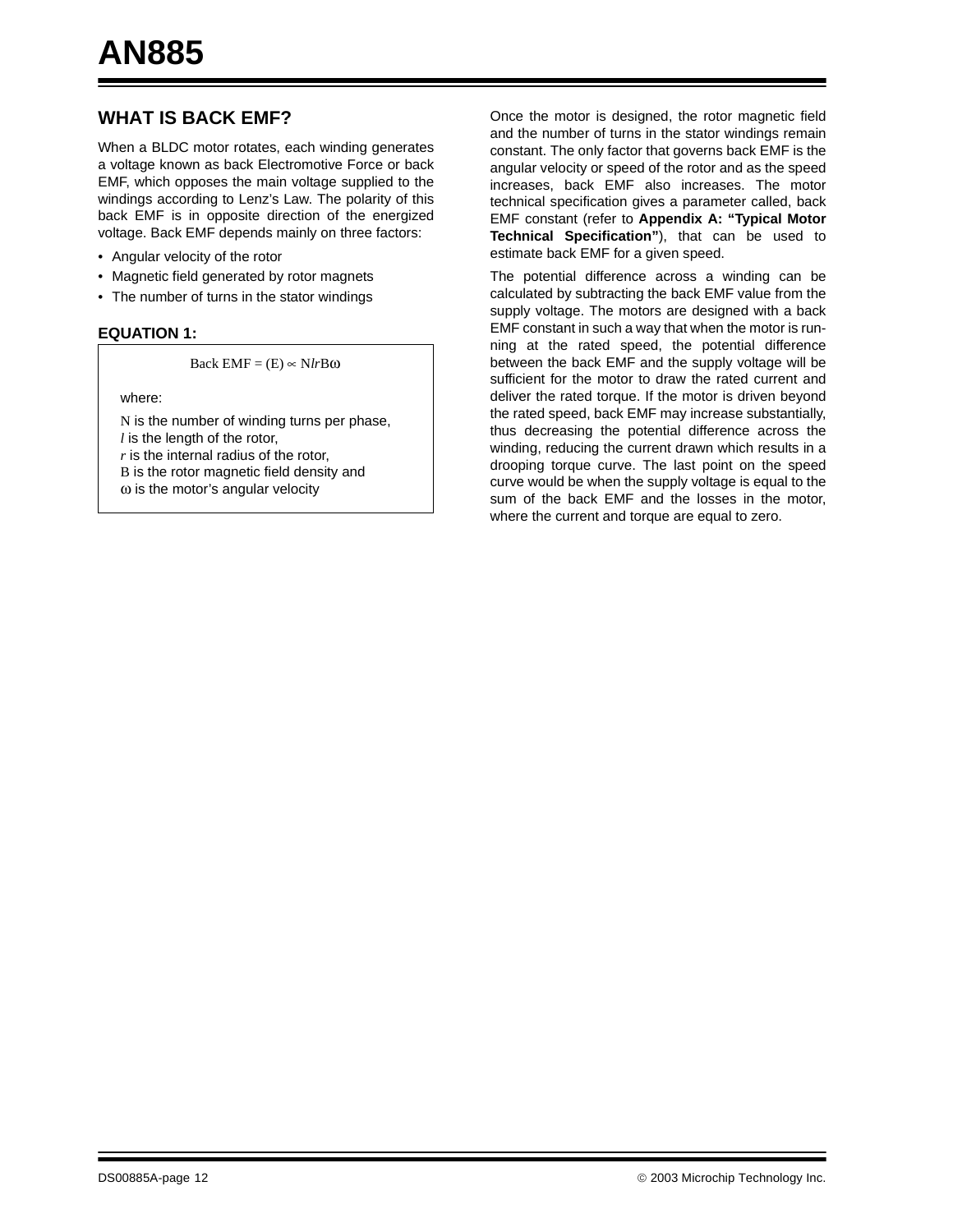#### **Sensorless Control of BLDC Motors**

Until now we have seen commutation based on the rotor position given by the Hall sensor. BLDC motors can be commutated by monitoring the back EMF signals instead of the Hall sensors. The relationship between the Hall sensors and back EMF, with respect to the phase voltage, is shown in [Figure 7.](#page-8-0) As we have seen in earlier sections, every commutation sequence has one of the windings energized positive, the second negative and the third left open. As shown in [Figure 7](#page-8-0), the Hall sensor signal changes the state when the voltage polarity of back EMF crosses from a positive to negative or from negative to positive. In ideal cases, this happens on zero-crossing of back EMF, but practically, there will be a delay due to the winding characteristics. This delay should be compensated by the microcontroller. [Figure 10](#page-12-0) shows a block diagram for sensorless control of a BLDC motor.

Another aspect to be considered is very low speeds. Because back EMF is proportional to the speed of rotation, at a very low speed, the back EMF would be at a very low amplitude to detect zero-crossing. The motor has to be started in open loop, from standstill and when sufficient back EMF is built to detect the zero-cross point, the control should be shifted to the back EMF sensing. The minimum speed at which back EMF can be sensed is calculated from the back EMF constant of the motor.

With this method of commutation, the Hall sensors can be eliminated and in some motors, the magnets for Hall sensors also can be eliminated. This simplifies the motor construction and reduces the cost as well. This is advantageous if the motor is operating in dusty or oily environments, where occasional cleaning is required in order for the Hall sensors to sense properly. The same thing applies if the motor is mounted in a less accessible location.



<span id="page-12-0"></span>**FIGURE 10: BLOCK DIAGRAM OF SENSORLESS CONTROL**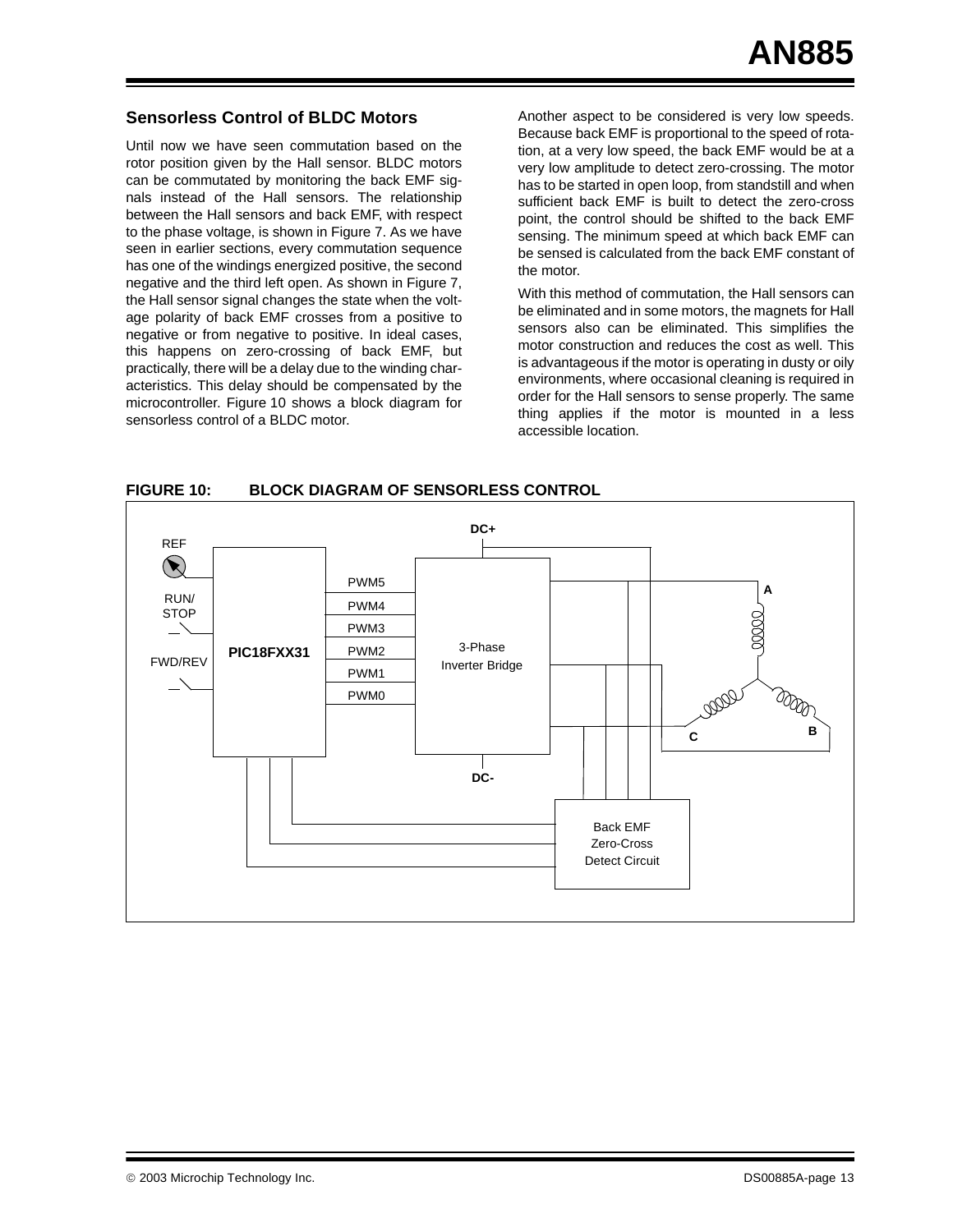# <span id="page-13-0"></span>**SELECTING A SUITABLE MOTOR RATING FOR THE APPLICATION**

Selecting the right type of motor for the given application is very important. Based on the load characteristics, the motor must be selected with the proper rating. Three parameters govern the motor selection for the given application. They are:

- Peak torque required for the application
- RMS torque required
- The operating speed range

# **Peak Torque (TP) Requirement**

The peak, or maximum torque required for the application, can be calculated by summing the load torque (TL), torque due to inertia (TJ) and the torque required to overcome the friction (TF).

There are other factors which will contribute to the overall peak torque requirements. For example, the windage loss which is contributed by the resistance offered by the air in the air gap. These factors are complicated to account for. Therefore, a 20% safety margin is given as a rule of thumb when calculating the torque.

#### **EQUATION 2:**

$$
\therefore TP = (TL + TJ + TF) * 1.2
$$

The torque due to inertia (TJ) is the torque required to accelerate the load from standstill or from a lower speed to a higher speed. This can be calculated by taking the product of load inertia, including the rotor inertia and load acceleration.

#### **EQUATION 3:**

 $TJ = JL + M * \alpha$ 

where:

 $JL + M$  is the sum of the load and rotor inertia and  $\alpha$  is the required acceleration

The mechanical system coupled to the motor shaft determines the load torque and the frictional torque.

#### **RMS Torque Requirement (TRMS)**

The Root Mean Square (RMS) torque can be roughly translated to the average continuous torque required for the application. This depends upon many factors. The peak torque (TP), load torque (TL), torque due to inertia (TJ), frictional torque (TF) and acceleration, deceleration and run times.

The following equation gives the RMS torque required for a typical application where TA is the acceleration time, TR is the run time and TD is the deceleration time.

#### **EQUATION 4:**

 $TRMS = \sqrt{\left[\left\{TP^2\right\}TA + (TL + TF)^2TR +\right\}}$  $(TJ - TL - TF)^{2} TD/(TA + TR + TD)]$ 

#### **Speed Range**

This is the motor speed required to drive the application and is determined by the type of application. For example, an application like a blower where the speed variation is not very frequent and the maximum speed of the blower can be the average motor speed required. Whereas in the case of a point-to-point positioning system, like in a high-precision conveyer belt movement or robotic arm movements, this would require a motor with a rated operating speed higher than the average movement speed. The higher operating speed can be accounted for the components of the trapezoidal speed curve, resulting in an average speed equal to the movement speed. The trapezoidal curve is shown in [Figure 11](#page-14-0).

It is always suggested to allow a safety margin of 10%, as a rule of thumb, to account for miscellaneous factors which are beyond our calculations.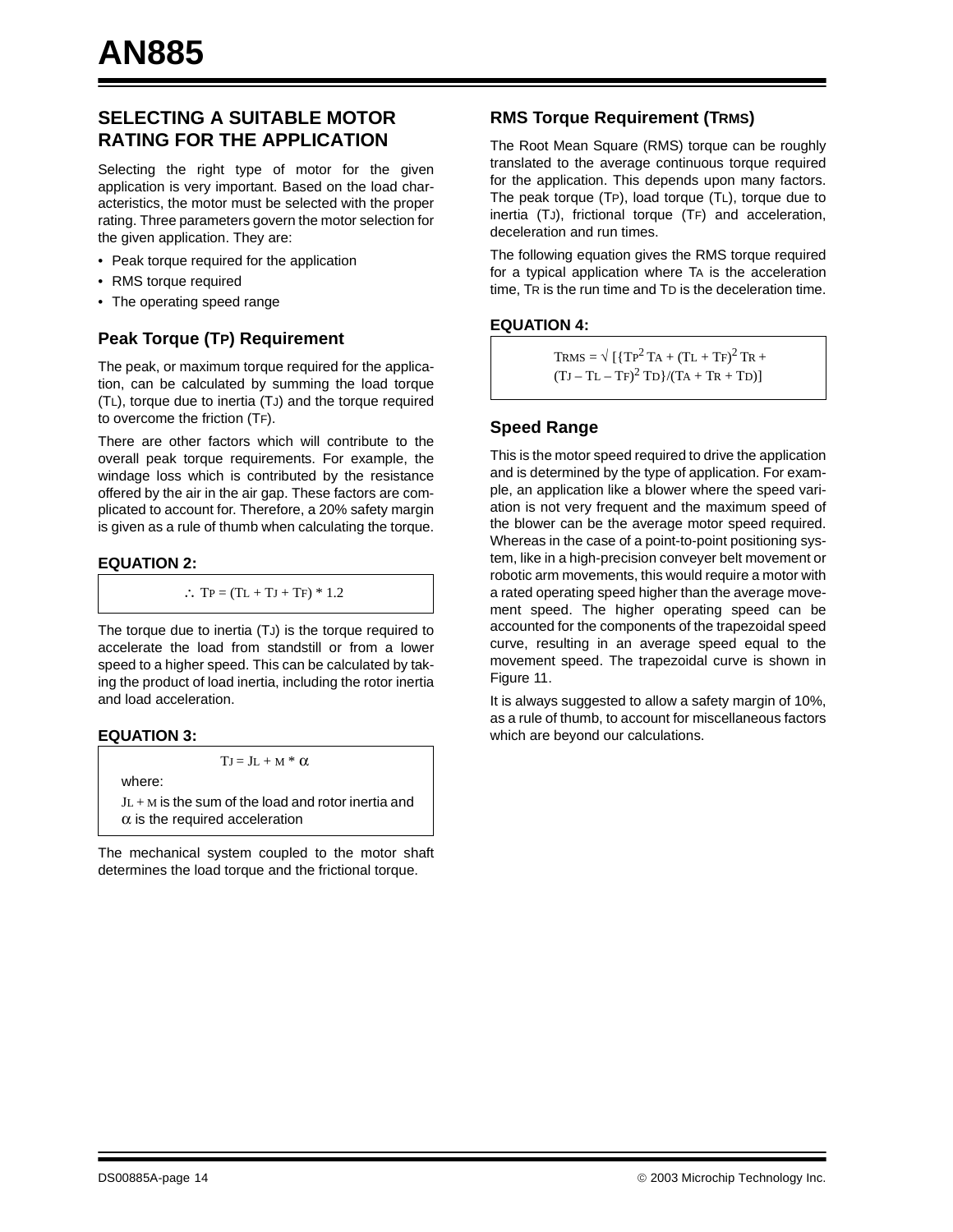<span id="page-14-0"></span>

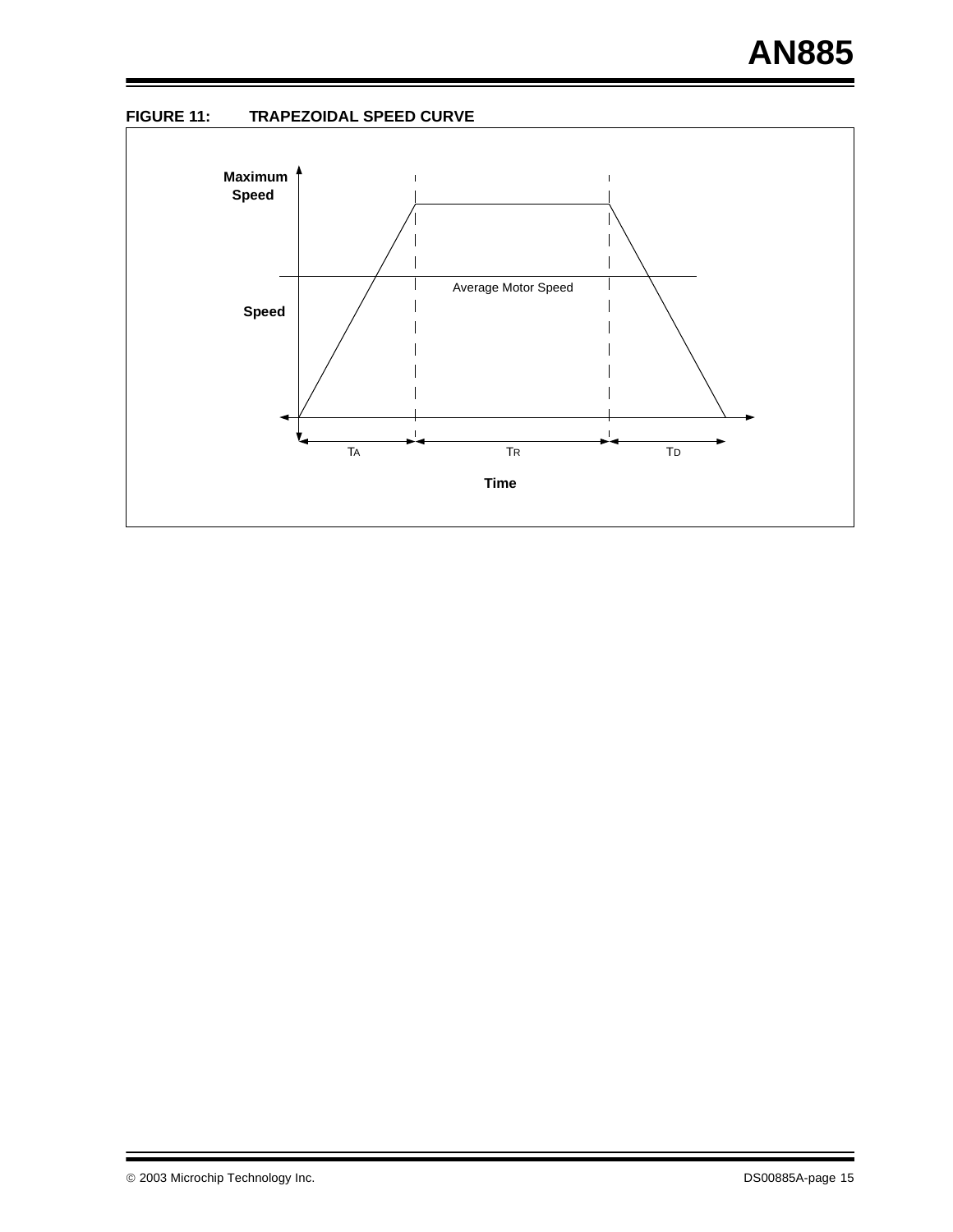# **TYPICAL BLDC MOTOR APPLICATIONS**

BLDC motors find applications in every segment of the market. Automotive, appliance, industrial controls, automation, aviation and so on, have applications for BLDC motors. Out of these, we can categorize the type of BLDC motor control into three major types:

- Constant load
- Varying loads
- Positioning applications

#### **Applications With Constant Loads**

These are the types of applications where a variable speed is more important than keeping the accuracy of the speed at a set speed. In addition, the acceleration and deceleration rates are not dynamically changing. In these types of applications, the load is directly coupled to the motor shaft. For example, fans, pumps and blowers come under these types of applications. These applications demand low-cost controllers, mostly operating in open-loop.

# **Applications With Varying Loads**

These are the types of applications where the load on the motor varies over a speed range. These applications may demand a high-speed control accuracy and good dynamic responses. In home appliances, washers, dryers and compressors are good examples. In automotive, fuel pump control, electronic steering control, engine control and electric vehicle control are good examples of these. In aerospace, there are a number of applications, like centrifuges, pumps, robotic arm controls, gyroscope controls and so on. These applications may use speed feedback devices and may run in semi-closed loop or in total closed loop. These applications use advanced control algorithms, thus complicating the controller. Also, this increases the price of the complete system.

#### **Positioning Applications**

Most of the industrial and automation types of application come under this category. The applications in this category have some kind of power transmission, which could be mechanical gears or timer belts, or a simple belt driven system. In these applications, the dynamic response of speed and torque are important. Also, these applications may have frequent reversal of rotation direction. A typical cycle will have an accelerating phase, a constant speed phase and a deceleration and positioning phase, as shown in [Figure 11](#page-14-0). The load on the motor may vary during all of these phases, causing the controller to be complex. These systems mostly operate in closed loop. There could be three control loops functioning simultaneously: Torque Control Loop, Speed Control Loop and Position Control Loop. Optical encoder or synchronous resolvers are used for measuring the actual speed of the motor. In some cases, the same sensors are used to get relative position information. Otherwise, separate position sensors may be used to get absolute positions. Computer Numeric Controlled (CNC) machines are a good example of this. Process controls, machinery controls and conveyer controls have plenty of applications in this category.

# **SUMMARY**

In conclusion, BLDC motors have advantages over brushed DC motors and induction motors. They have better speed versus torque characteristics, high dynamic response, high efficiency, long operating life, noiseless operation, higher speed ranges, rugged construction and so on. Also, torque delivered to the motor size is higher, making it useful in applications where space and weight are critical factors. With these advantages, BLDC motors find wide spread applications in automotive, appliance, aerospace, consumer, medical, instrumentation and automation industries.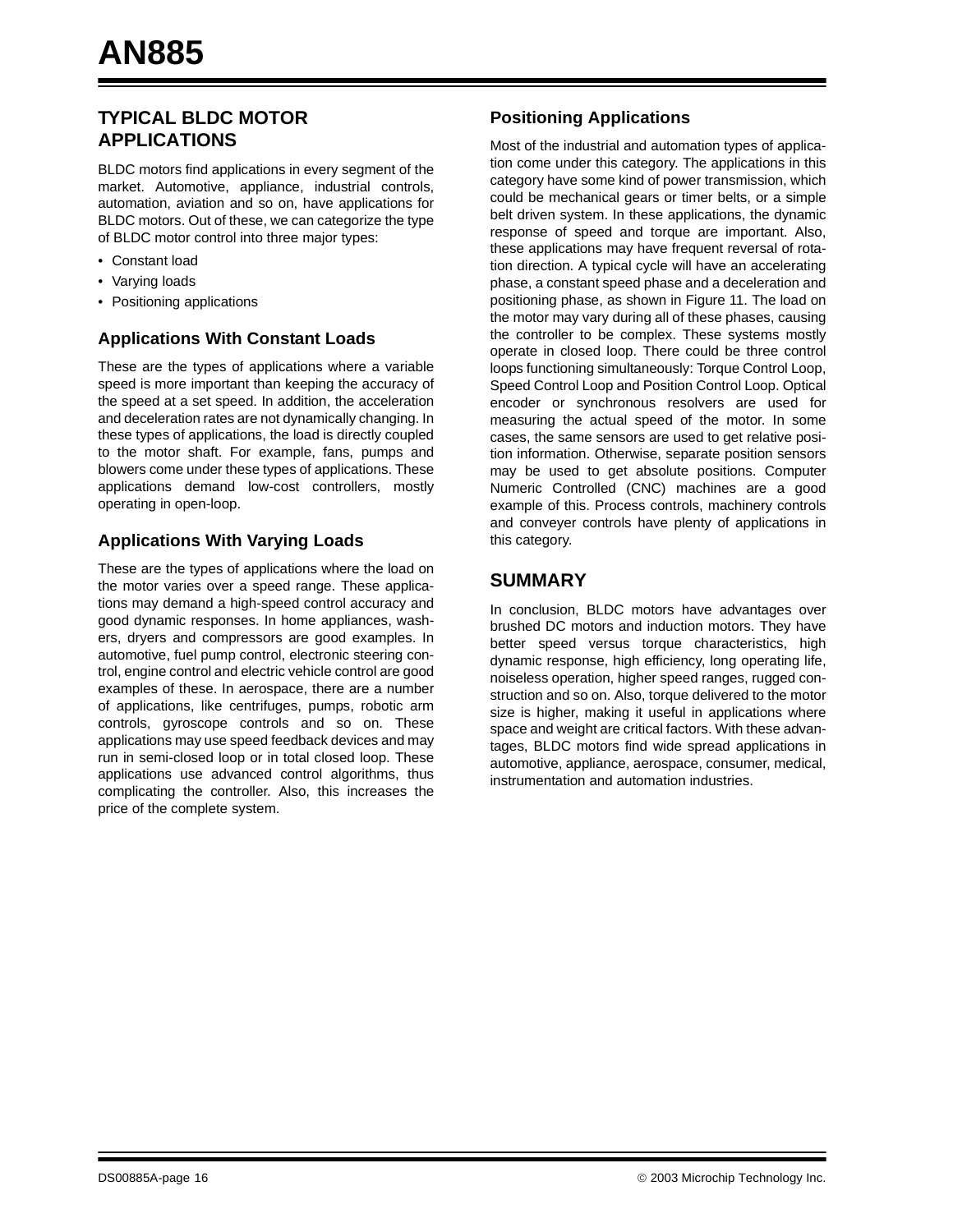# <span id="page-16-0"></span>**APPENDIX A: TYPICAL MOTOR TECHNICAL SPECIFICATION**

The following table shows a few of the parameters that can be found in the technical specification of a motor and explains how each parameter is useful to the application. In addition, a physical name plate can usually be found on a motor that lists many of the same parameters.

#### **TABLE A-1: TYPICAL MOTOR TECHNICAL SPECIFICATION PARAMETERS**

| <b>Electrical</b><br><b>Parameter</b> | <b>Typical</b><br>Symbol | Unit                                  | <b>Definition</b>                                                                                                                                                          |
|---------------------------------------|--------------------------|---------------------------------------|----------------------------------------------------------------------------------------------------------------------------------------------------------------------------|
| Reference Voltage                     |                          | Volts                                 | This is the rated terminal voltage.                                                                                                                                        |
| Rated Current                         | Ir                       | Amps                                  | Current drawn by the motor when it delivers the rated torque.                                                                                                              |
| Peak Current (stall)                  | lpk.                     | Amps                                  | This is the maximum current allowed to be drawn by the motor.                                                                                                              |
| No Load Current                       | INL                      | Amps                                  | Current drawn by the motor when there is no load on the motor shaft.                                                                                                       |
| IBack EMF Constant                    | KE                       | V/RPM or<br>V/rad/s                   | Using this parameter, back EMF can be estimated for a<br>given speed.                                                                                                      |
| Resistance                            | R                        | Ohms                                  | Resistance of each stator winding.                                                                                                                                         |
| Inductance                            |                          | mH                                    | Winding inductance. This, along with resistance, can be used to<br>determine the total impedance of the winding to calculate the<br>electrical time constant of the motor. |
| Motor Constant                        | Kм                       | $Oz-in/\sqrt{W}$ or<br>$NM//\sqrt{W}$ | This gives the ratio of torque to the power.                                                                                                                               |
| <b>Electrical Time Constant</b>       | τE                       | ms                                    | Calculated based on the R and L of the windings.                                                                                                                           |

| <b>Mechanical Parameter</b>    | <b>Typical</b><br>Symbol | Unit                     | <b>Definition</b>                                                                                                                                                                                                                    |
|--------------------------------|--------------------------|--------------------------|--------------------------------------------------------------------------------------------------------------------------------------------------------------------------------------------------------------------------------------|
| Speed                          | N                        | RPM or rad/s             | Rated speed of the motor.                                                                                                                                                                                                            |
| <b>Continuous Torque</b>       | <b>TC</b>                | Oz-in or<br>$N-M$        | This is the torque available on the shaft for the given speed range.                                                                                                                                                                 |
| Peak Torque or Stall<br>Torque | Tpk                      | Oz-in or<br>N-M          | This is the maximum torque that motor can deliver for a short duration<br>of time. This torque may not be available for all the speed ranges.                                                                                        |
| <b>Torque Constant</b>         | Kt                       | Oz-in/A or<br>$N-M/A$    | This is the torque produced for every ampere of current drawn by<br>the motor. Since the torque varies linear with current, this<br>parameter can be used to interpolate the torque delivered for a<br>given current and vice versa. |
| <b>Friction Torque</b>         | TF                       | Oz-in or<br>N-M          | This is the torque loss due to friction which includes mainly the<br>bearing friction.                                                                                                                                               |
| Rotor Inertia                  | Jм                       | Oz-in- $s^2/N$ -M- $s^2$ | Rotor moment of inertia. This is useful to determine the<br>acceleration and deceleration rates, the dynamic response of the<br>system and to calculate the mechanical time constant of the rotor.                                   |
| Viscous Damping                | D                        | Oz-in/RPM or<br>$N-M-s$  |                                                                                                                                                                                                                                      |
| Damping Constant               | KD                       | Oz-in/RPM or<br>$N-M-s$  |                                                                                                                                                                                                                                      |
| Temperature                    | T                        | °F or °C                 | Operating ambient temperature.                                                                                                                                                                                                       |
| Maximum Winding<br>Temperature | $\theta$ max             | °F or °C                 | Maximum allowed winding temperature. If the winding temperature<br>exceeds this limit, winding leakage current may increase or there<br>are chances of winding breakdown.                                                            |
| Thermal Impedance              | <b>RTH</b>               | °F/W or °C/W             | This is the thermal impedance posed by the motor to the ambient.                                                                                                                                                                     |
| <b>Thermal Time Constant</b>   | $\tau$ TH                | min                      | Time constant based on the thermal impedance. A motor with a heat<br>sink will have a higher time constant than a motor without a heat sink.                                                                                         |

2003 Microchip Technology Inc. DS00885A-page 17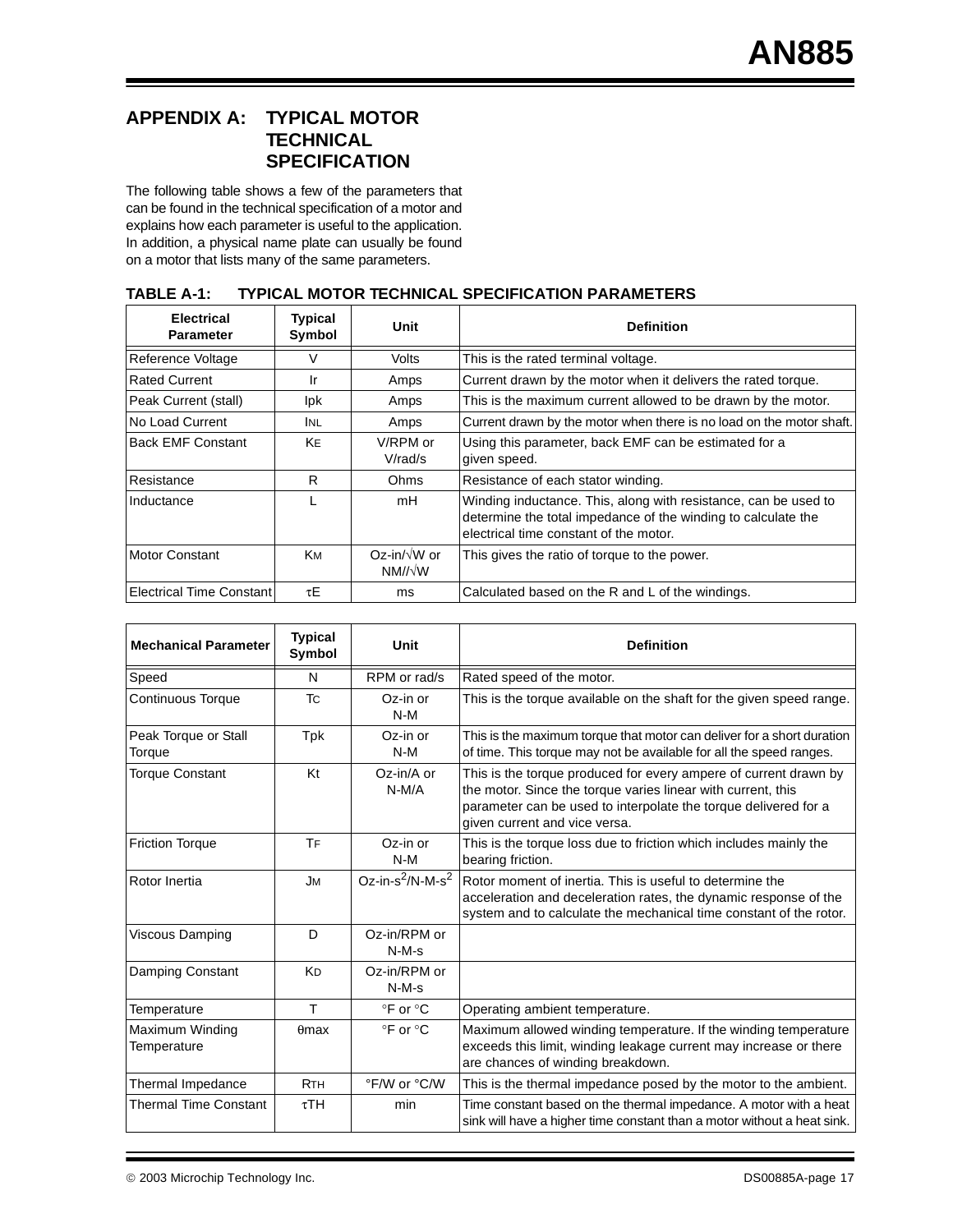# <span id="page-17-0"></span>**APPENDIX B: GLOSSARY**

# **Air Gap**

Uniform gap between the stator and rotor.

# **Angular Velocity**

Velocity in radians ( $2\pi$  x frequency).

# **Asynchronous Motor**

Type of motor in which the flux, generated by the stator and rotor, have different frequencies.

# **EMF**

Electromotive Force. The potential generated by a current carrying conductor when it is exposed to magnetic field. EMF is measured in volts.

# **IGBT**

Insulated Gate Bipolar Transistor.

#### **Lenz's Law**

The Electromotive Force (EMF), induced in a conductor moving perpendicular to a magnetic field, tends to oppose that motion.

#### **MOSFET**

Metal Oxide Silicon Field Effect Transistor.

#### **Rated Speed**

Speed specified on the name plate of a motor.

#### **Rotor**

Rotating part of the motor.

#### **Slip Speed**

Defined by the corresponding frequency difference between the stator and rotor magnetic fields (applies only to induction motors).

#### **Stator**

Stationary part of the motor.

#### **Synchronous Motor**

Type of motor in which the flux generated by the stator and rotor have the same frequencies. The phase may be shifted.

#### **Synchronous Speed**

Speed of the motor corresponding to the rated frequency.

#### **Torque**

Rotating force in Newton-Meters or Pound-Inches.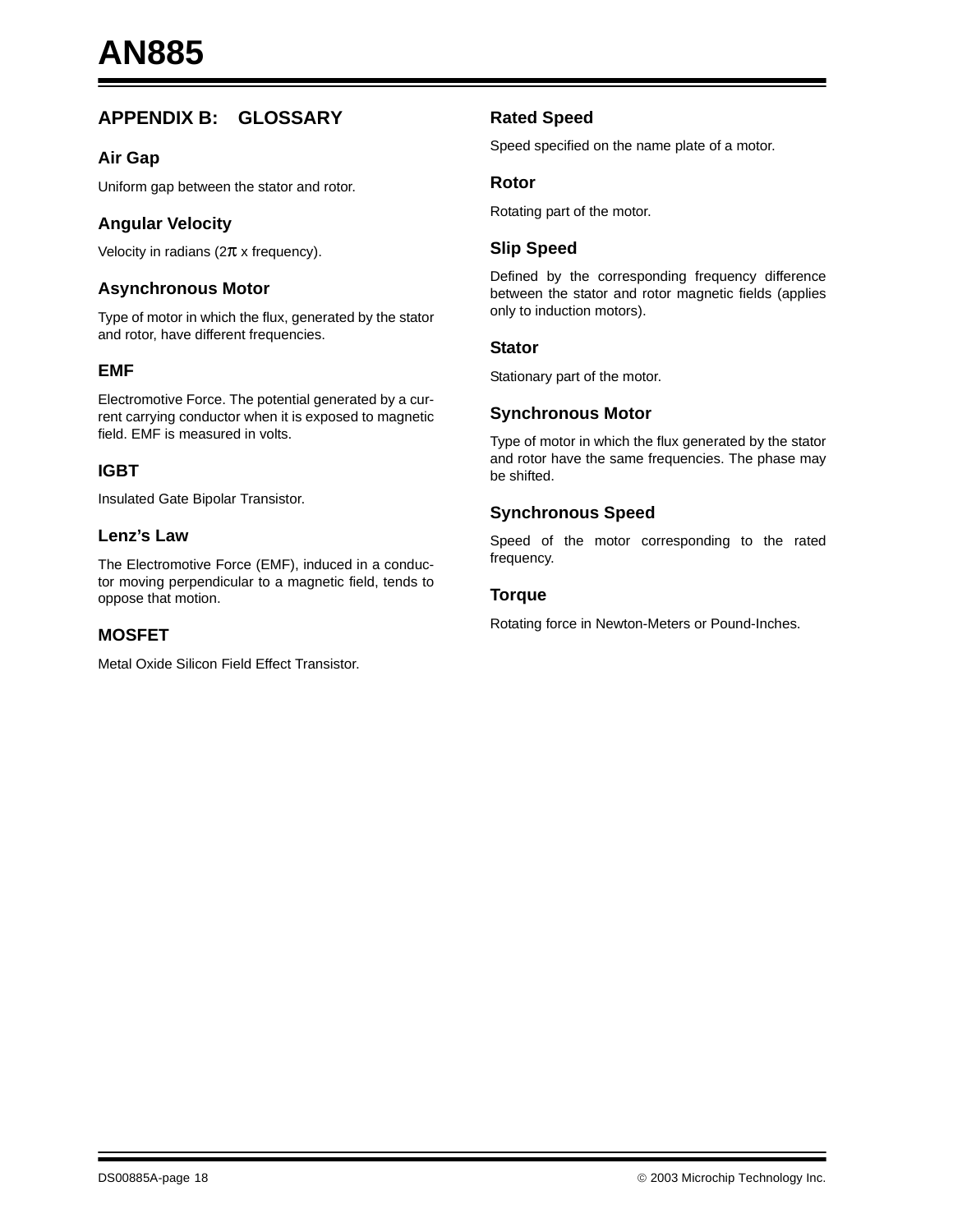#### **Note the following details of the code protection feature on Microchip devices:**

- Microchip products meet the specification contained in their particular Microchip Data Sheet.
- Microchip believes that its family of products is one of the most secure families of its kind on the market today, when used in the intended manner and under normal conditions.
- There are dishonest and possibly illegal methods used to breach the code protection feature. All of these methods, to our knowledge. require using the Microchip products in a manner outside the operating specifications contained in Microchip's Data Sheets. Most likely, the person doing so is engaged in theft of intellectual property.
- Microchip is willing to work with the customer who is concerned about the integrity of their code.
- Neither Microchip nor any other semiconductor manufacturer can guarantee the security of their code. Code protection does not mean that we are guaranteeing the product as "unbreakable."

Code protection is constantly evolving. We at Microchip are committed to continuously improving the code protection features of our products. Attempts to break microchip's code protection feature may be a violation of the Digital Millennium Copyright Act. If such acts allow unauthorized access to your software or other copyrighted work, you may have a right to sue for relief under that Act.

Information contained in this publication regarding device applications and the like is intended through suggestion only and may be superseded by updates. It is your responsibility to ensure that your application meets with your specifications. No representation or warranty is given and no liability is assumed by Microchip Technology Incorporated with respect to the accuracy or use of such information, or infringement of patents or other intellectual property rights arising from such use or otherwise. Use of Microchip's products as critical components in life support systems is not authorized except with express written approval by Microchip. No licenses are conveyed, implicitly or otherwise, under any intellectual property rights

#### **Trademarks**

The Microchip name and logo, the Microchip logo, Accuron, dsPIC, KEELOQ, MPLAB, PIC, PICmicro, PICSTART, PRO MATE and PowerSmart are registered trademarks of

Microchip Technology Incorporated in the U.S.A. and other countries.

AmpLab, FilterLab, microID, MXDEV, MXLAB, PICMASTER, SEEVAL and The Embedded Control Solutions Company are registered trademarks of Microchip Technology Incorporated in the U.S.A.

Application Maestro, dsPICDEM, dsPICDEM.net, ECAN, ECONOMONITOR, FanSense, FlexROM, fuzzyLAB,

In-Circuit Serial Programming, ICSP, ICEPIC, microPort, Migratable Memory, MPASM, MPLIB, MPLINK, MPSIM, PICkit, PICDEM, PICDEM.net, PowerCal, PowerInfo, PowerMate, PowerTool, rfLAB, rfPIC, Select Mode, SmartSensor, SmartShunt, SmartTel and Total Endurance are trademarks of Microchip Technology Incorporated in the U.S.A. and other countries.

Serialized Quick Turn Programming (SQTP) is a service mark of Microchip Technology Incorporated in the U.S.A.

All other trademarks mentioned herein are property of their respective companies.

© 2003, Microchip Technology Incorporated, Printed in the U.S.A., All Rights Reserved.





*Microchip received QS-9000 quality system certification for its worldwide headquarters, design and wafer fabrication facilities in Chandler and Tempe, Arizona in July 1999 and Mountain View, California in March 2002. The Company's quality system processes and procedures are QS-9000 compliant for its PICmicro® 8-bit MCUs, KEELOQ® code hopping devices, Serial EEPROMs, microperipherals, non-volatile memory and analog products. In addition, Microchip's quality system for the design and manufacture of development systems is ISO 9001 certified.*